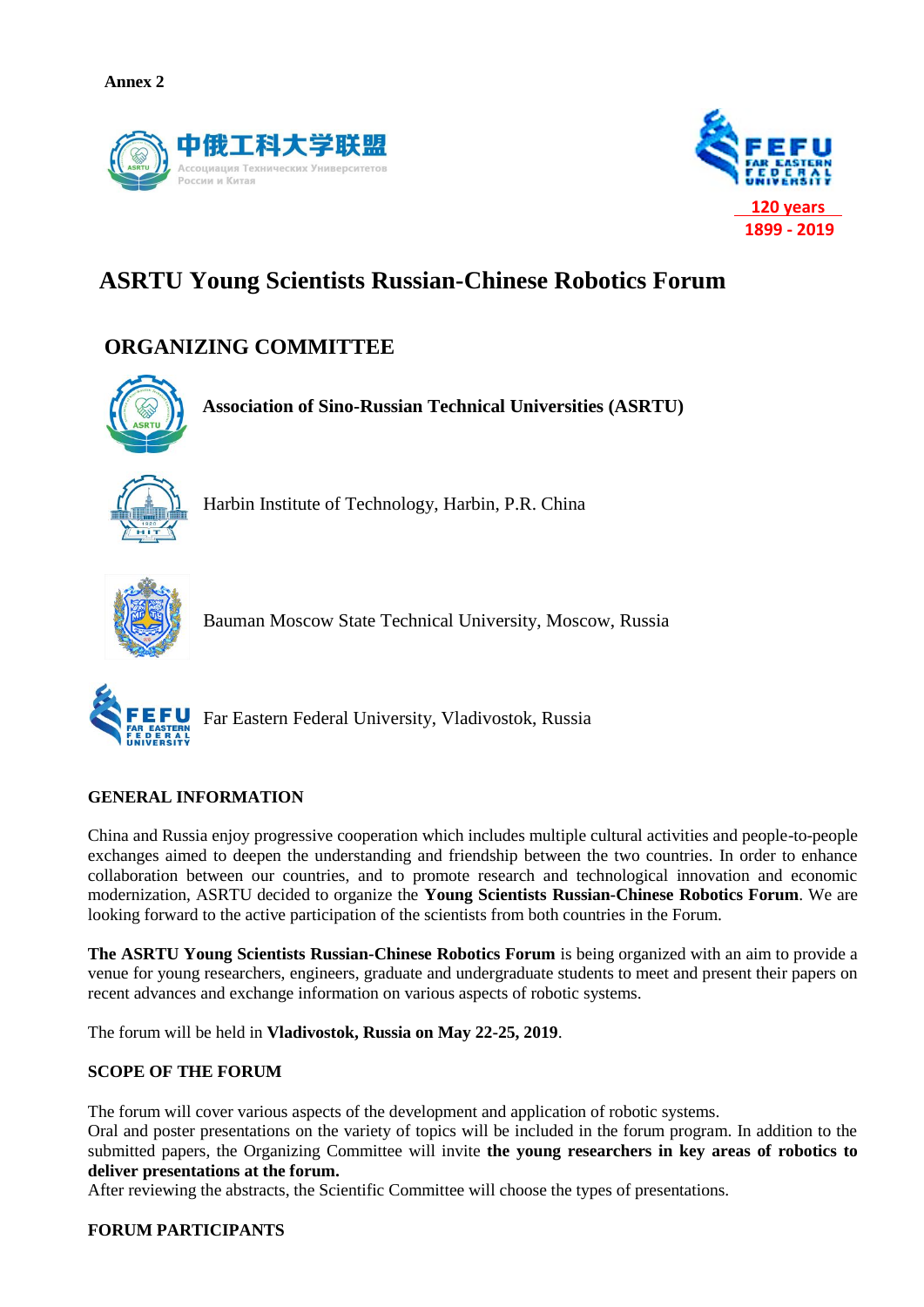We welcome 1-2 young scientists from the ASRTU member and observer universities who do research in various aspects of robotic systems, to attend the Young Scientists Russian-Chinese Robotics Forum.

#### **FORUM TOPICS**

Motion control systems Energetics of robotic systems Problems, challenges and experience of using robotic systems Robotic vision systems Technologies for the development of robotic systems and their components

#### **WORKING LANGUAGE**

English

#### **IMPORTANT DATES**

Please, send a completed registration form (Appendix 4) and a copy of the passport personal data page to the Organizing Committee **by March 20th, 2019** 

Please, send report abstracts to the Organizing Committee **by March 20th, 2019**

Please submit the papers for publication in the proceedings of the Forum to the Organizing Committee on **May 23-24, 2019**

### **FINANCIAL TERMS FOR THE PARTICIPANTS**

The host party will meet all participants at the airport; provide transfer service (airport / train station - hotel airport / train station), meals, and cover local transportation expenses during the forum.

The forum participants will cover flight and accommodation expenses.

Average cost of the standard hotel room in the FEFU Campus on Russky Island in Vladivostok is 2750 RUB (285 Chinese RMB) per one person per night in a single room, and 2050 RUB (210 Chinese RMB) per one person per night in a double room.

#### **ADDITIONAL INFORMATION**

It is planned that the forum proceedings that meet the requirements will be published in *The Far Eastern University: School of Engineering Bulletin* scientific electronic journal included in the **List of Higher Attestation Commission** of peer-reviewed scientific publications, and international and national data bases such as **EBSCO Publishing, Ulrich's Periodicals Directory** (USA)**; Scientific Electronic Library (eLIBRARY.RU),** and **the All-Russian Institute of Scientific and Technical Information of the Russian Academy of Sciences (VINITI).**

On June 27, 2017 *FEFU: School of Engineering Bulletin* was included in the **List of Higher Attestation Commission** of peer-reviewed scientific publications in the following sections: 01.02.00 – Mechanics, 05.08.00 – Shipbuilding, 05.23.00 – Construction and Architecture.

#### **CONTACT INFORMATION OF THE ORGANIZING COMMITTEE**

**Contact person of the ASRTU Permanent Secretariat of Chinese part:** Ma Jiayi Harbin Institute of Technology (Harbin, P.R. China) Phone: +86-451-86416807; E-mail: vladivostok\_asrtu@163.com

#### **Contact person of the host party:**

Vladimir I. Seliverstov Assistant to Director of the FEFU School of Engineering Phone: +7 (423) 265-24-24, ext. 1063; Mobile: +7 (914) 790 23 55; E-mail: seliverstov.vi@dvfu.ru

**Nikita Anisimov Chair of the Host Organizing Committee**